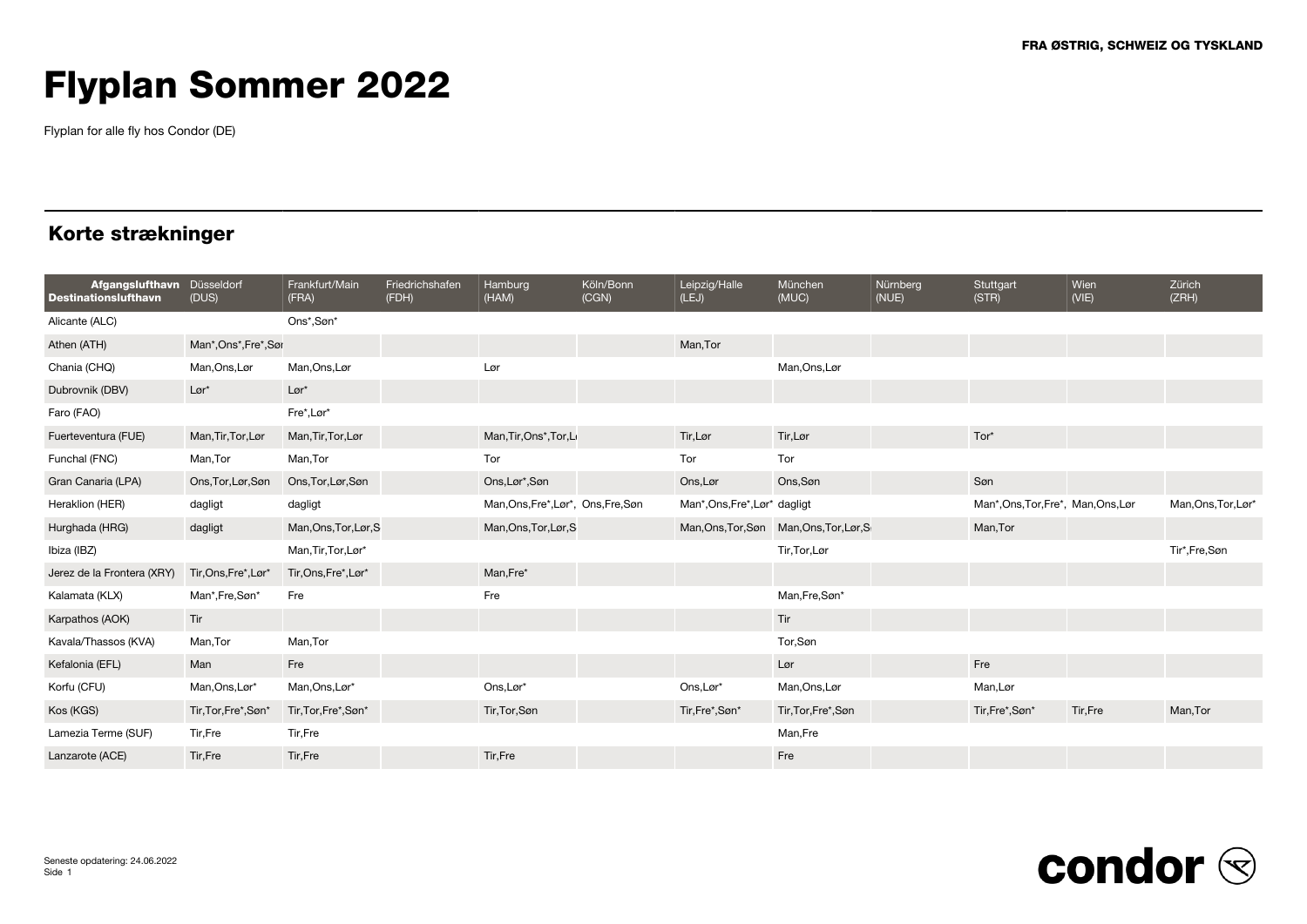Flyplan for alle fly hos Condor (DE)

### Korte strækninger

| Afgangslufthavn Düsseldorf<br><b>Destinationslufthavn</b> | (DUS)                                 | Frankfurt/Main<br>(FRA)                      | Friedrichshafen<br>(FDH) | Hamburg<br>(HAM)    | Köln/Bonn<br>(CGN) | Leipzig/Halle<br>(LEJ) | München<br>(MUC)      | Nürnberg<br>(NUE) | Stuttgart<br>(STR) | Wien<br>(VIE)                | Zürich<br>(ZRH) |
|-----------------------------------------------------------|---------------------------------------|----------------------------------------------|--------------------------|---------------------|--------------------|------------------------|-----------------------|-------------------|--------------------|------------------------------|-----------------|
| Larnaca (LCA)                                             | $L\varnothing r^*$                    |                                              |                          |                     |                    |                        |                       |                   |                    |                              | Tir, Fre, Søn   |
| Malaga (AGP)                                              |                                       | Man, Tor*, Fre, Lør*, SMan*, Tor*, Lør, Søn* |                          |                     |                    |                        |                       |                   |                    |                              |                 |
| Mykonos (JMK)                                             | Ons                                   |                                              |                          |                     |                    |                        | Man,Fre               |                   | Ons                |                              |                 |
| Nizza (NCE)                                               | Fre*, Lør*, Søn*                      | Man, Fre*, Lør, Søn*                         |                          |                     |                    |                        |                       |                   |                    |                              |                 |
| Olbia (OLB)                                               | Tir, Ons, Lør*, Søn                   | Ons, Fre, Lør*, Søn                          |                          |                     |                    |                        | Ons,Lør*,Søn          |                   | Ons*,Lør*          |                              |                 |
| Palma de Mallorca (PMI)                                   | dagligt                               | dagligt                                      | Tir, Tor, Lør*           | dagligt             | dagligt            | dagligt                | dagligt               | dagligt           | dagligt            | Man*, Ons, Fre*, Søn dagligt |                 |
| Preveza/Lefkas (PVK)                                      | Tir, Tor, Lør*                        | Tir,Lør*                                     |                          | Lør*                |                    |                        | Tir, Lør*             |                   | Tir,Lør*           |                              |                 |
| Rhodos (RHO)                                              | Tir, Tor*, Fre, Søn*                  | Tir, Tor*, Fre, Søn*                         |                          | Tir, Tor, Søn*      |                    | Tir, Tor*, Fre, Søn*   | Tir, Tor*, Fre*, Søn* |                   | Tir, Tor*, Søn*    | Tor,Søn                      | Ons, Lør        |
| Rijeka (RJK)                                              | Ons*, Lør*                            | Lør*                                         |                          |                     |                    |                        |                       |                   |                    |                              |                 |
| Samos (SMI)                                               | Tor, Søn                              | Tir                                          |                          | Tir                 |                    |                        | Tor,Søn               |                   |                    |                              |                 |
| Santa Cruz de la Palma<br>(SPC)                           | Tir                                   | Ons                                          |                          | Tir                 |                    |                        | Ons                   |                   |                    |                              |                 |
| Santorin (JTR)                                            | Ons, Søn                              | Ons, Søn                                     |                          |                     |                    |                        | Man, Fre              |                   | Ons                |                              |                 |
| Skiathos (JSI)                                            | Ons                                   | Fre                                          |                          |                     |                    |                        | Man,Fre               |                   |                    |                              |                 |
| Split (SPU)                                               | Tir*, Tor*, Fre, Søn*                 | Tor*,Fre*,Søn*                               |                          |                     |                    |                        | Fre*,Søn              |                   |                    |                              |                 |
| Sulaymaniyah (ISU)                                        | Tir*,Fre*                             |                                              |                          |                     |                    |                        | Ons*                  |                   |                    |                              |                 |
| Teneriffa syd (TFS)                                       | Man, Ons, Fre, Søn Man, Ons, Fre, Søn |                                              |                          | Man, Ons, Tor*, Fre |                    | Man, Fre               | Man, Fre              |                   |                    |                              |                 |
| Tiflis (TBS)                                              |                                       | Tor,Søn                                      |                          |                     |                    |                        |                       |                   |                    |                              |                 |
| Volos (VOL)                                               |                                       |                                              |                          |                     |                    |                        | Ons,Lør               |                   |                    |                              |                 |
| Yerevan / Eriwan (EVN)                                    |                                       | Man*, Ons, Fre*                              |                          |                     |                    |                        |                       |                   |                    |                              |                 |
| Zakynthos (ZTH)                                           | Tor, Søn                              | Søn                                          |                          | Søn                 |                    |                        | Tor,Søn               |                   |                    |                              |                 |

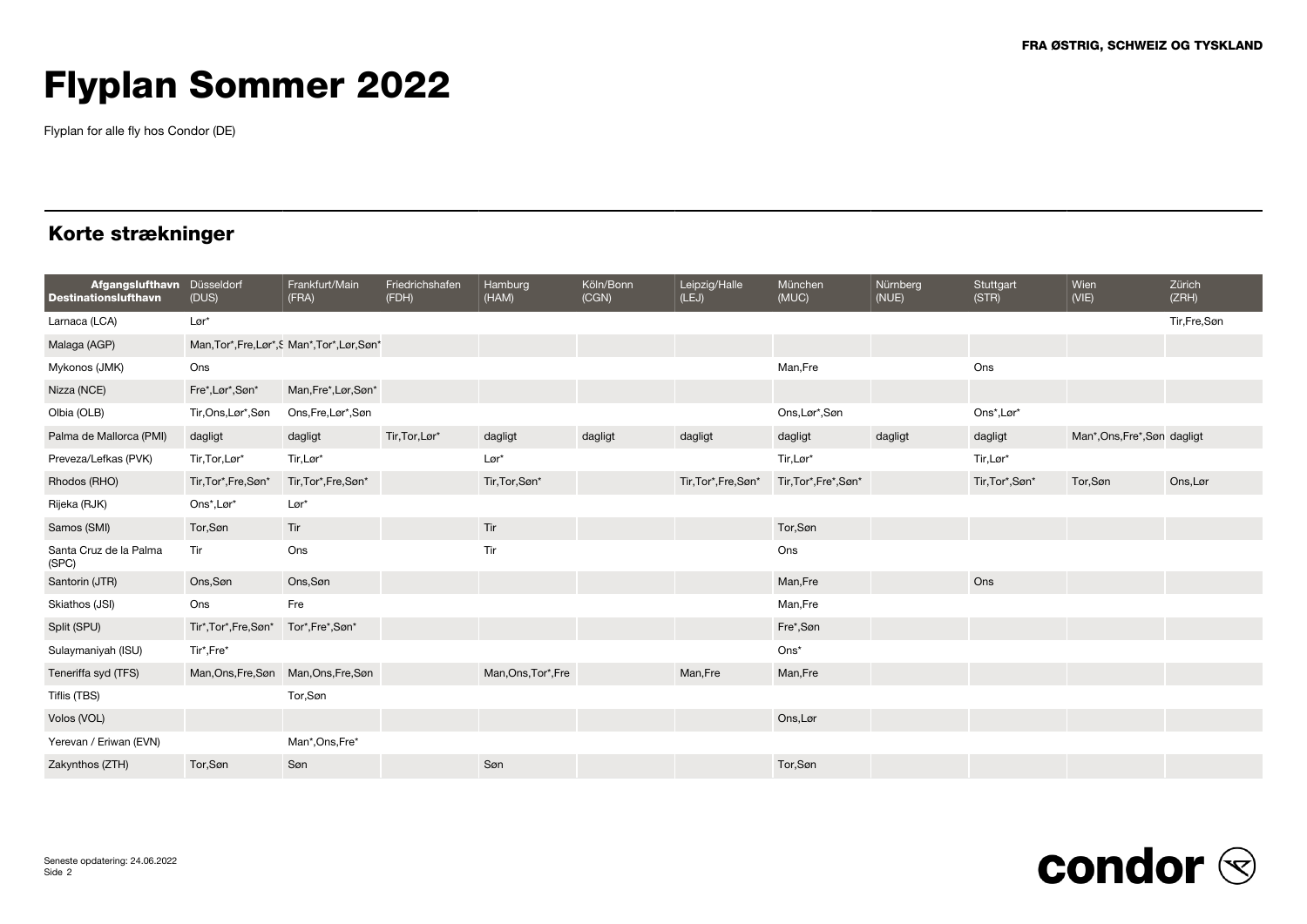Flyplan for alle fly hos Condor (DE)

### Lange strækninger

| Afgangslufthavn Frankfurt/Main<br><b>Destinationslufthavn</b> | (FRA)                                    |
|---------------------------------------------------------------|------------------------------------------|
| Anchorage (ANC) <sup>2a</sup>                                 | Tor*,Lør*,Søn*                           |
| Baltimore-Washington<br>(BWI)                                 | Man*, Ons*, Lør*                         |
| Boston (BOS)                                                  | Man*, Ons*, Fre*                         |
| Cancun (CUN) 9, 10                                            | Man, Tir, Tor, Lør, Søn                  |
| Fairbanks (FAI) <sup>2e</sup>                                 | Tor*                                     |
| Halifax (YHZ) 11c                                             | Tir, Tor*, Lør                           |
| Havanna (HAV)                                                 | Man, Ons, Lør                            |
| Holguin (HOG)                                                 | Søn                                      |
| Kapstadt (CPT)                                                | Tir*,Fre*                                |
| Las Vegas (LAS) <sup>2b</sup>                                 | Tir, Tor, Søn                            |
| Los Angeles (LAX)                                             | Tir,Fre,Søn                              |
| Male (MLE)                                                    | $\mathsf{Ons}^\star, \mathsf{Lor}^\star$ |
| Mauritius (MRU) 3b                                            | Ons, Søn                                 |
| Minneapolis (MSP) 8                                           | Man*, Ons*, Fre*                         |
| Mombasa (MBA) <sup>6</sup>                                    | Fre*,Søn*                                |
| Montego Bay (MBJ)                                             | Ons, Lør                                 |
| New York (NYC) JFK (JFK)                                      | Man, Tor, Fre, Lør, Søn                  |
| Phoenix (PHX)                                                 | Tor*,Lør*                                |
| Portland/Oregon (PDX) <sup>2d</sup>                           | Tir*,Fre*,Søn*                           |
| Puerto Plata (POP)                                            | Fre,Søn                                  |

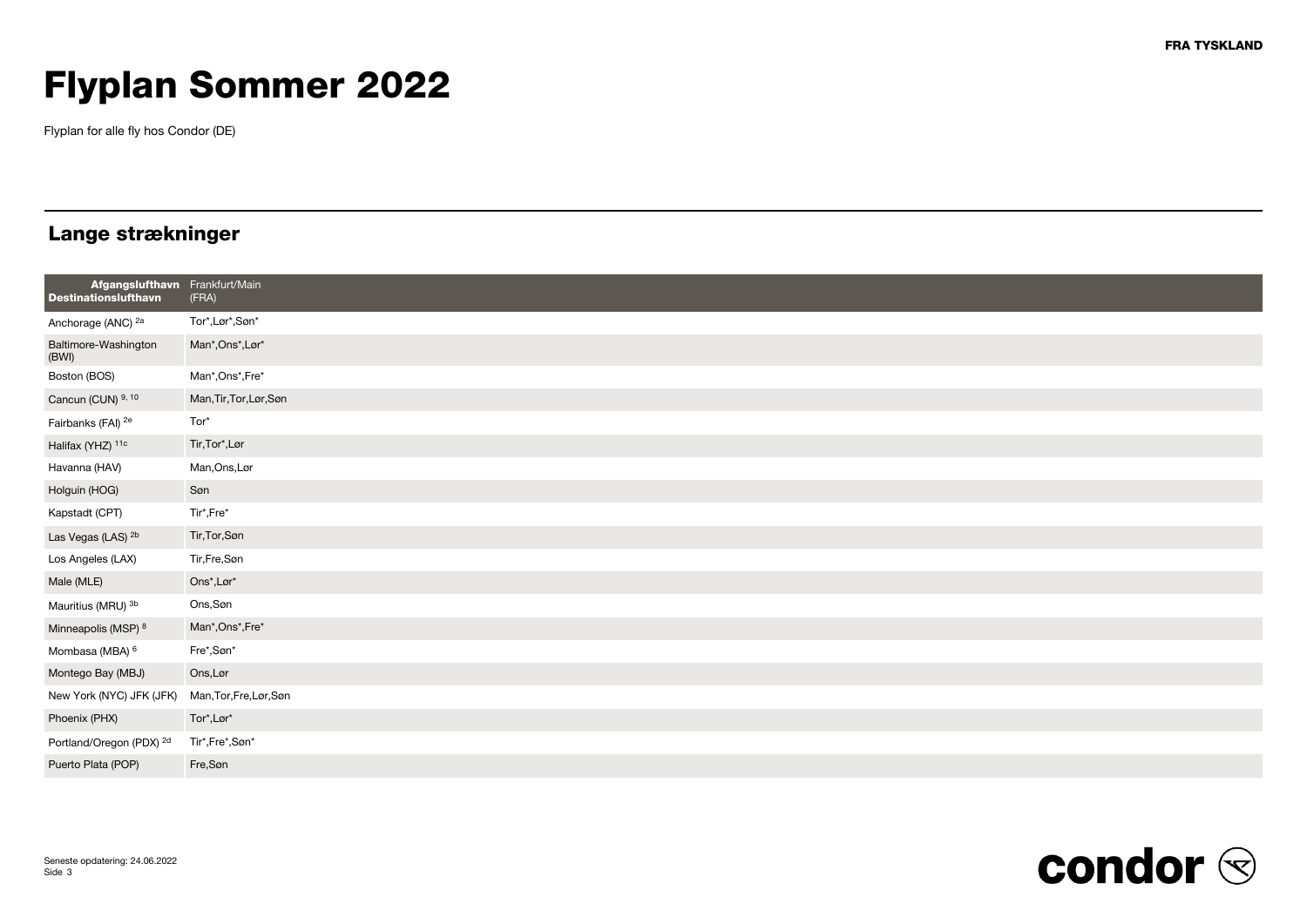Flyplan for alle fly hos Condor (DE)

### Lange strækninger

| Afgangslufthavn Frankfurt/Main<br><b>Destinationslufthavn</b> | $ $ (FRA)            |
|---------------------------------------------------------------|----------------------|
| Punta Cana (PUJ)                                              | dagligt              |
| San Francisco (SFO)                                           | Man*, Tor*, Lør*     |
| Sansibar (ZNZ) <sup>6</sup>                                   | Fre*,Søn*            |
| Santo Domingo (SDQ) <sup>4b</sup>                             | Fre,Søn              |
| Seattle (SEA) <sup>2c</sup>                                   | dagligt              |
| Seychellerne (SEZ) 3a                                         | $Fre*$               |
| Toronto (YYZ) 11b                                             | Man, Ons*, Fre, Lør* |
| Vancouver (YVR) <sup>2f, 11d</sup>                            | Man*, Ons, Tor*, Lør |
| Varadero (VRA)                                                | Tir, Fre             |
| Whitehorse (YXY) 11e                                          | Tir*                 |